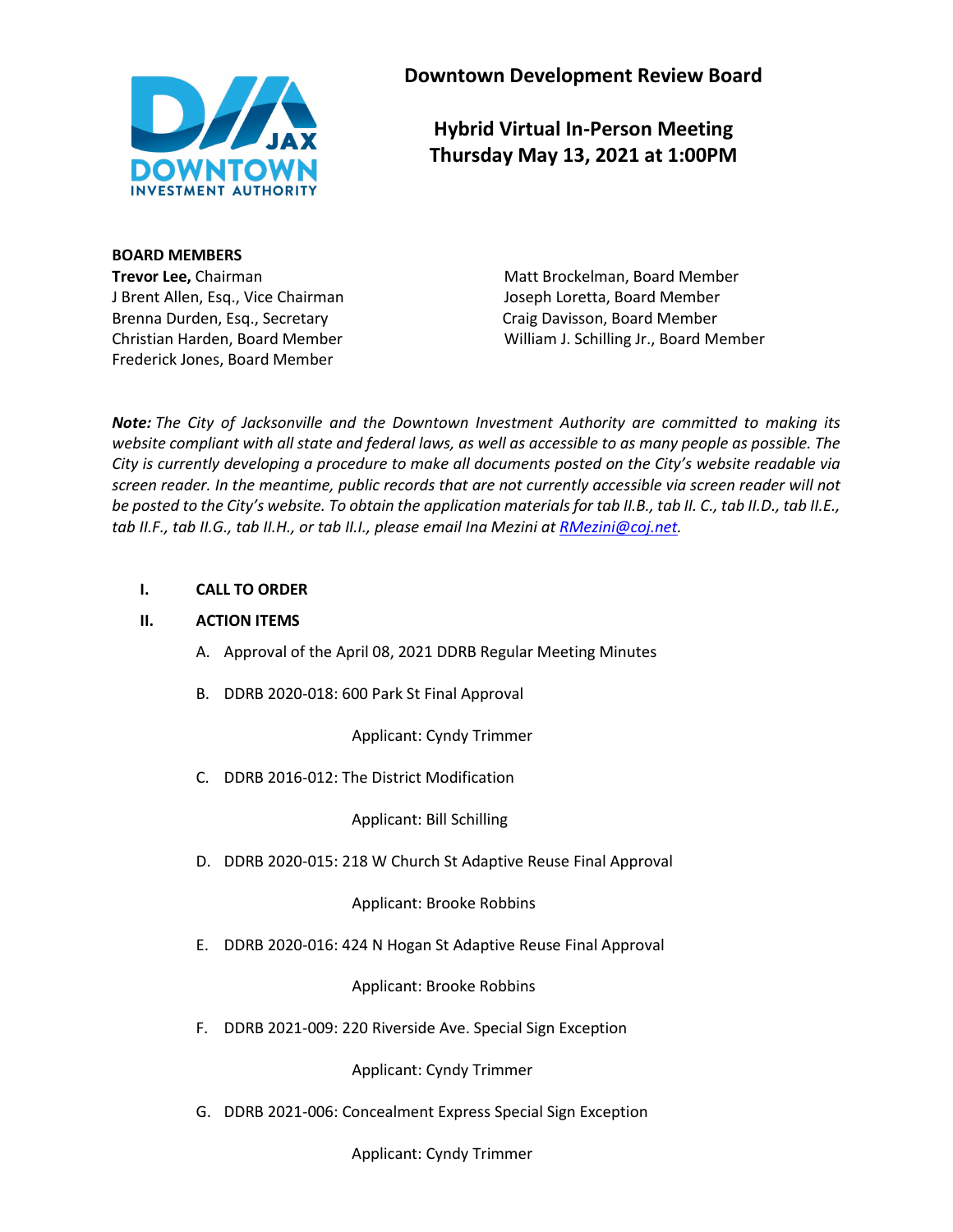Downtown Development Review Board DDRB Meeting Agenda – Thursday, May 13, 2021 Page 2

#### H. DDRB 2021-008: River City Restaurant Conceptual Approval

Applicant: Cyndy Trimmer

I. DDRB 2020-023: RD River City Brewery Final Approval

Applicant: Cyndy Trimmer

- **III. OLD BUSINESS**
- **IV. NEW BUSINESS**
- **V. PUBLIC COMMENTS**
- **VI. ADJOURNMENT**

*Please be advised that this will be a hybrid virtual in person meeting. Attendees may participate in person or virtually.*

#### **PHYSICAL LOCATION**

Jacksonville Public Library-Main Library/Downtown 303 North Laura Street Multipurpose Room (located in the Conference Center) Jacksonville, Florida 32202

Visitors are encouraged not to enter City owned public buildings if they have: symptoms of COVID-19, a fever of 100.4 degrees Fahrenheit or higher, are currently undergoing evaluation for COVID-19 infection, a diagnosis of COVID-19 in the prior 10 days or have had close contact with someone infected with COVID-19 during the prior 14 days. Any member of the public entering City owned public building may choose to wear a mask inside the building.

**Directions to Multipurpose Room:** Upon entering Laura Street entrance to the Library, follow directions and signage for temperature check, then proceed into the Main Library. Walk counterclockwise around the grand staircase and you will see signs for the public elevators. Take the elevator down to level C for Conference Level. Exit the elevator and follow hallway out. Turn left out of the hallway and proceed through glass doors into Conference Center. The Multipurpose Room is the first room on the left.

#### **VIRTUAL LOCATION**

Interested persons desiring to attend this meeting virtually can do so via Zoom (including by computer or telephone) using the following meeting access information:

#### **By Computer**

<https://zoom.us/j/98596868344?pwd=bFJ1UEhrMmJ2SGNoKzNCdndzTmZLdz09>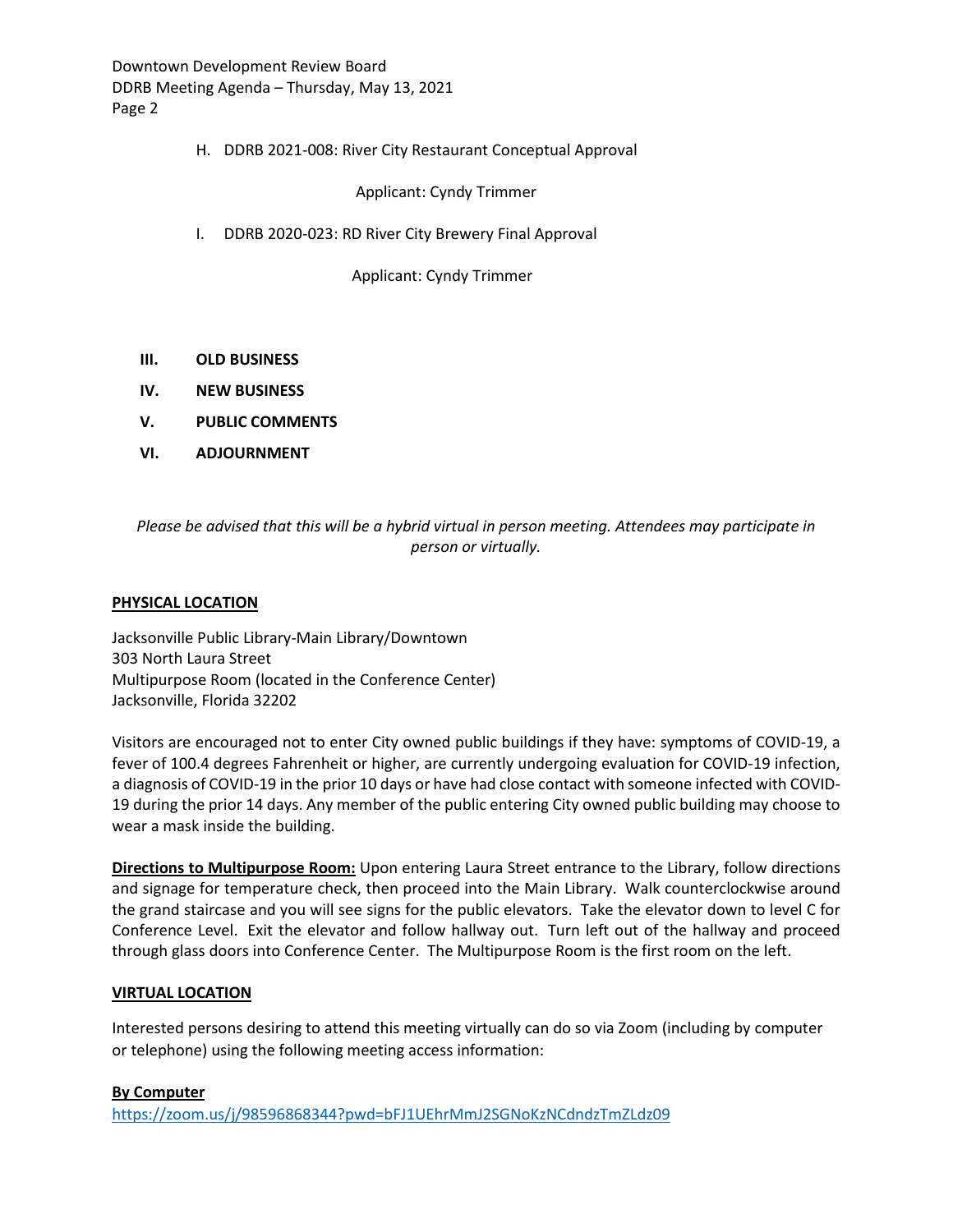

**Downtown Development Review Board**

**Hybrid Virtual In-Person Meeting Thursday May 13, 2021 at 1:00PM**

**Meeting ID: 985 9686 8344 Passcode: 698693**

**One tap mobile** +1 (646) 558-8656 (New York) +1 (312) 626-6799 (Chicago)

**Find your local number:** <https://zoom.us/u/avyAuMLXj>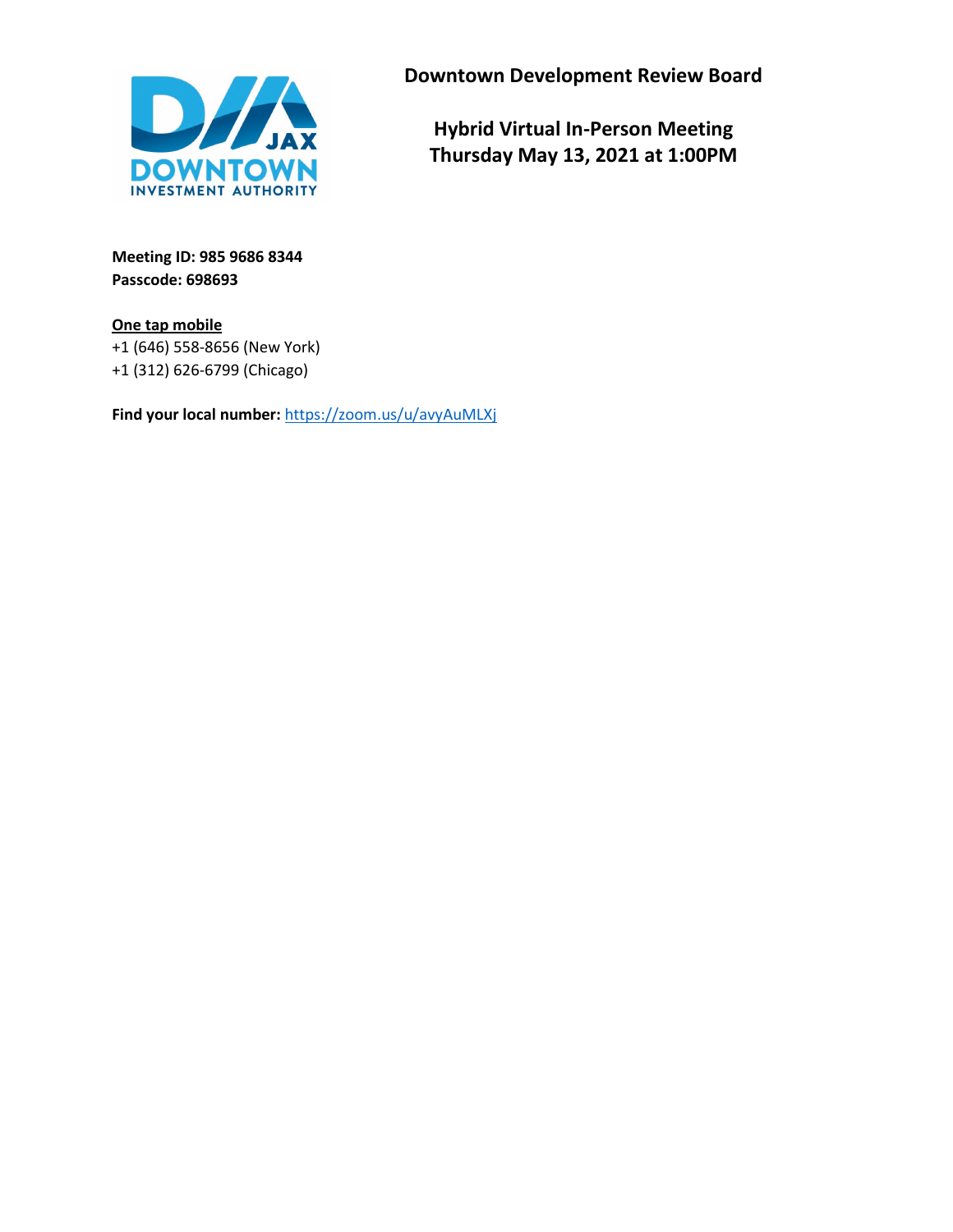

*Thursday, May 13, 2021 1:00 p.m.* 

# **MEETING MINUTES**

**Board Members Present:** T. Lee, Chair; B. Allen, Esq., Vice Chair; B. Durden, Esq., Secretary; B. Schilling; M. Brockelman; C. Davisson; and F. Jones (via Zoom)

**Board Members Excused:** J. Loretta; and C. Harden.

**DIA Staff Present:** Guy Parola, Operations Manager; Steve Kelley, Director of Downtown Real Estate and Development; Lori Radcliffe-Meyers, Redevelopment Coordinator; Ina Mezini, Marketing and Communications Specialist; Jackie Mott, Financial Analyst; and Xzavier Chisholm, Administrative Assistant.

**Representing Office of General Counsel:** Susan Grandin, Esq.

# **I. CALL TO ORDER**

## **Meeting Convened: 1:04 p.m.**

Chairman Lee called the meeting to order at 1:04 p.m.

## **II. ACTION ITEMS**

# **A. APPROVAL OF THE APRIL 8, 2021 DDRB MEETING MINUTES**

Chairman Lee opened the floor for discussion. Seeing none, Chairman Lee called for a vote.

## **A MOTION WAS MADE BY BOARD MEMBER ALLEN AND SECONDED BY BOARD MEMBER BROCKELMAN APPROVING THE APRIL 8, 2021 DDRB MINUTES.**

## **THE MOTION PASSED 6-0-0.**

Board Member Jones stated that he will be participating online.

## **B. DDRB 2020-018: 600 PARK ST FINAL APPROVAL**

Mr. Parola reported that DDRB Application 2020-018 is requesting final approval for a six-story 10,700 sq ft hotel with 100 rooms and associated surface parking. The proposal does not meet the ordinance code for the surface parking lot and seeks approval for a deviation from the Board.

Chairman Lee asked for the applicant's presentation.

Cyndy Trimmer and Andrew Davis provided the applicant presentation.

Chairman Lee called for public comment.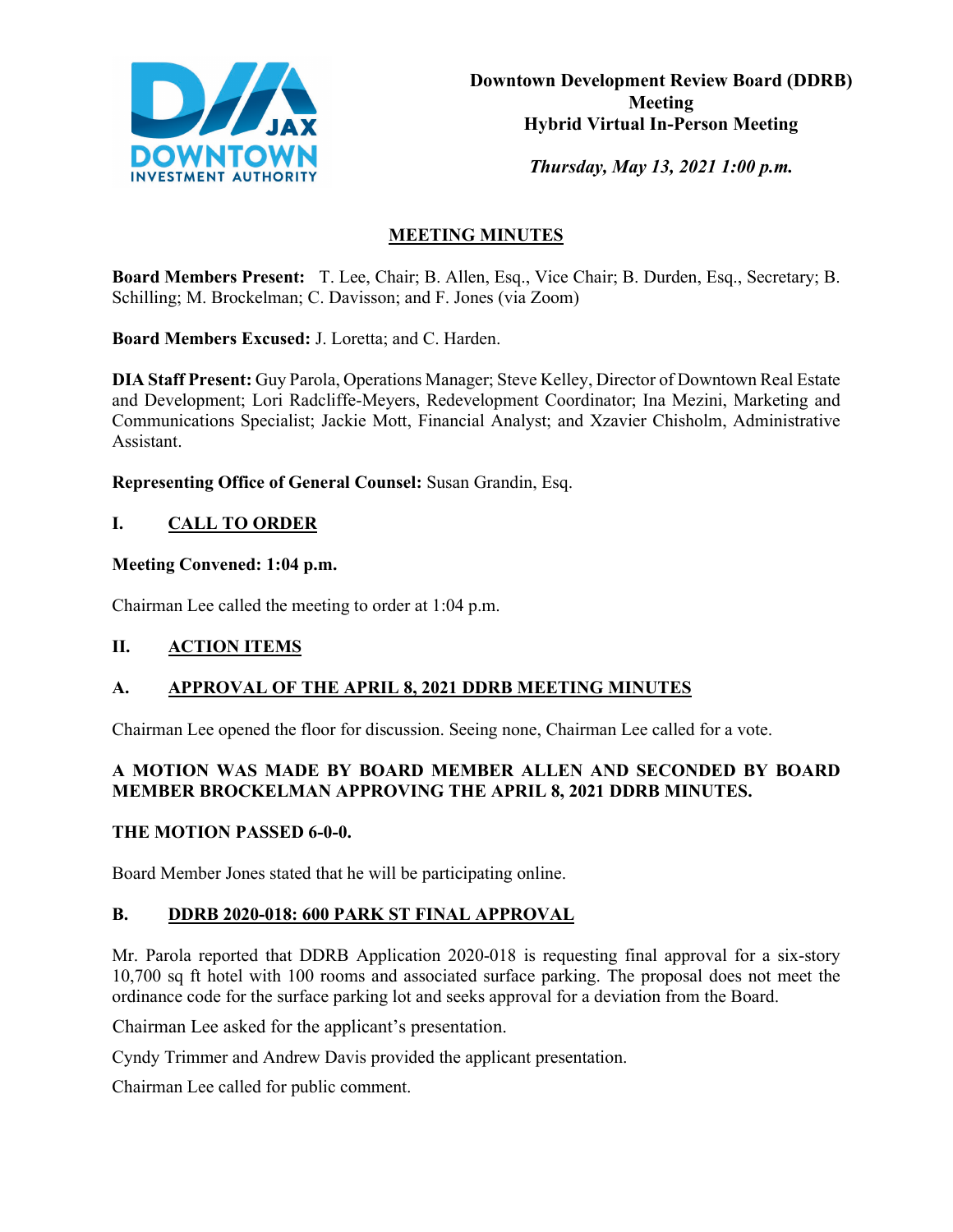Downtown Development Review Board (DDRB) – Hybrid Virtual In-Person Meeting Thursday, May 13, 2021 Page 2 of 7

Steve Congro expressed his support for the project.

William Stanley expressed his support for the project.

Chairman Lee opened the floor for discussion by the Board.

Board Member Allen stated his support for the project, adding that the project site being located next to the overpass and away from central downtown merits approval of the City Ordinance surface parking deviation.

Board Member Brockelman stated his support for the project and the City Ordinance deviation.

Board Member Jones stated his support of the project and the City Ordinance deviation.

Board Member Schilling stated his support of the project and the City Ordinance deviation.

Board Member Durden stated her support of the project.

Chairman Lee called for a motion to approve the deviation.

## **A MOTION WAS MADE BY BOARD MEMBER ALLEN AND SECONDED BY BOARD MEMBER BROCKELMAN RECOMMENDING APPROVAL OF A DEVIATION FROM CITY ORDINANCE.**

## **THE MOTION PASSED 6-0-0**

Chairman Lee called for a motion for final approval.

## **A MOTION WAS MADE BY BOARD MEMBER ALLEN AND SECONDED BY BOARD MEMBER JONES RECOMMENDING APPROVAL OF DDRB APPLICATION 2021-018.**

#### **THE MOTION PASSED 6-0-0**

Kelly Slay thanked the Board and DIA Staff for their feedback and for working with them to ensure a better project.

## **C. DDRB 2016-012: THE DISTRICT MODIFICATION**

Ms. Radcliffe-Meyers reported that DDRB Application 2016-012 is requesting a modification of the previously approved master plan design guidelines. The request includes creation of parcels, proposed height changes, and defining uses.

Chairman Lee asked for the applicant's presentation and stated that Board Member Schilling is recusing himself from voting or commenting.

Bill Schilling stated that he filed a Form 8B and provided the applicant presentation.

Chairman Lee called for public comment.

Ramiro Albarran, of Preston Hollow Capital and Elements Development, thanked the Board and DIA Staff and expanded on Mr. Schilling's comments.

Board Member Davisson arrived.

Seeing no further public comment, Chairman Lee opened the floor for discussion.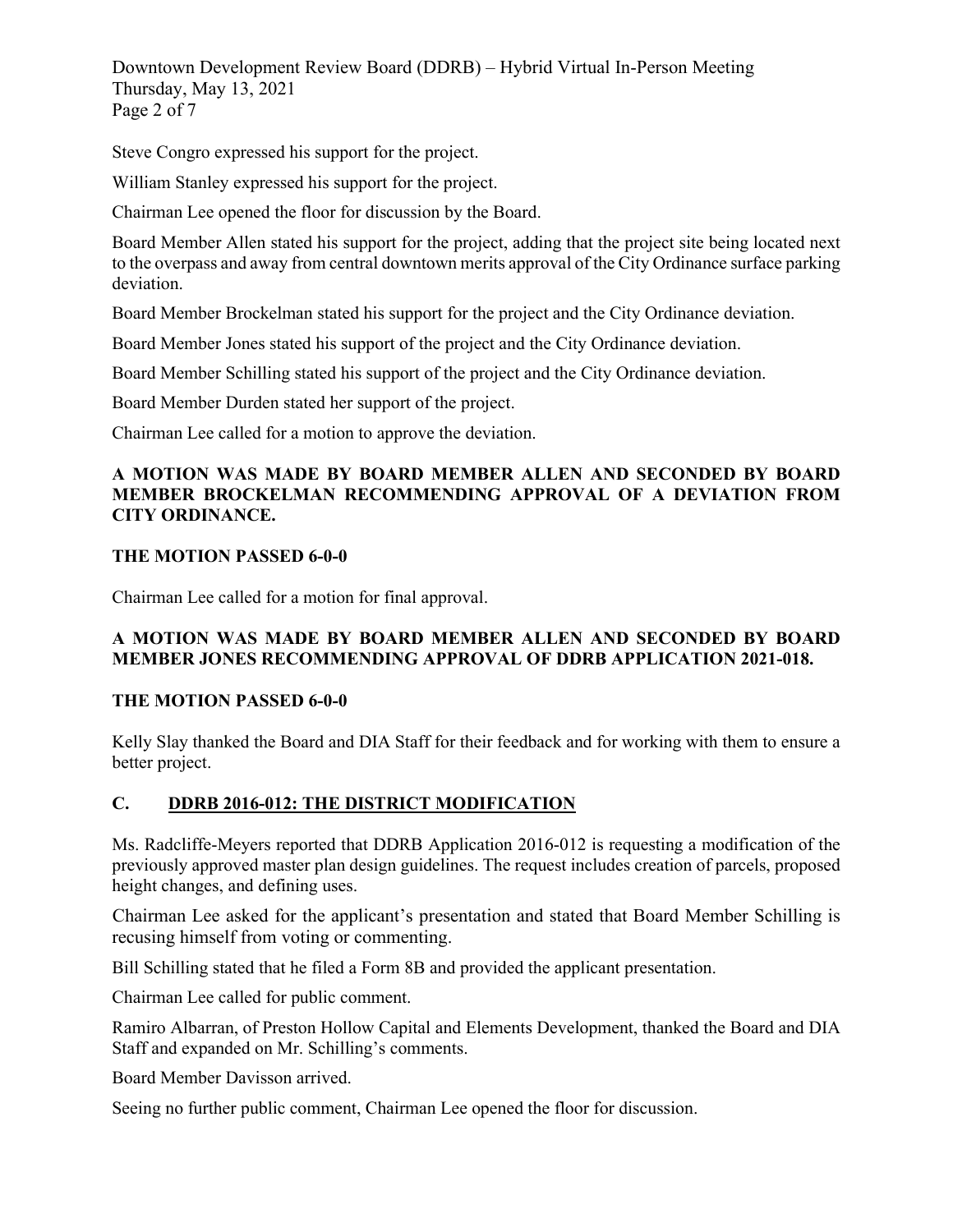Downtown Development Review Board (DDRB) – Hybrid Virtual In-Person Meeting Thursday, May 13, 2021 Page 3 of 7

Board Member Allen stated his support for the project.

Board Member Brockelman stated his support for the project and asked for clarification regarding the DIA's position. Mr. Parola responded that the DIA's recommendation is based on the best outcome for the public using the boardwalk, as the boardwalk is a city asset. Mr. Parola stated concern for the eyeto-eye contact between  $1<sup>st</sup>$  floor residents and individuals utilizing the boardwalk.

Board Member Durden stated she will be recusing herself from discussion and voting due to a conflict.

Board Member Jones stated his support for the project but asked if the condition of the DIA can be kept with the understanding that the granular details will be worked through.

Mr. Schilling clarified for the Board that the applicant does not take issue with all of the conditions, it is only the third and fourth sentences that there is issue.

Board Member Durden asked for clarification regarding mislabeled items in the staff report. Ms. Radcliffe-Meyers clarified that it should read A through H.

Mr. Parola reiterated for the Board that DIA staff does not have issue with the built side of the equation, the staff recommendation is based on the public who will be using the boardwalk. Mr. Parola proposed a condition that the DIA staff review any landscape and buffer plans prior to going into 10-Set Review to which Mr. Schilling agreed.

## **A MOTION WAS MADE BY BOARD MEMBER BROCKELMAN AND SECONDED BY BOARD MEMBER ALLEN RECOMMENDING APPROVAL OF DDRB APPLICATION 2016-012.**

## **THE MOTION PASSED 4-0-2**

## **D. DDRB 2020-015: 218 W CHURCH ST ADAPTIVE REUSE FINAL APPROVAL**

Ms. Radcliffe-Meyers reported that DDRB Application 2020-015 is requesting final approval for an adaptive reuse of the Baptist Convention building that will feature two mercantile suites, a restaurant space, and 24 studio and one-bedroom apartments. The building is a locally designated landmark and has received both NPS and HPC approval.

Chairman Lee asked for the applicant's presentation.

Brooke Robins provided the applicant presentation.

Chairman Lee called for public comment.

Chairman Lee opened the floor for discussion.

The Board thanked the applicant and expressed support for the project.

## **A MOTION WAS MADE BY BOARD MEMBER SCHILLING AND SECONDED BY BOARD MEMBER DURDEN RECOMMENDING APPROVAL OF DDRB APPLICATION 2020-015.**

## **THE MOTION PASSED 7-0-0**

[CONTINUED ON NEXT PAGE]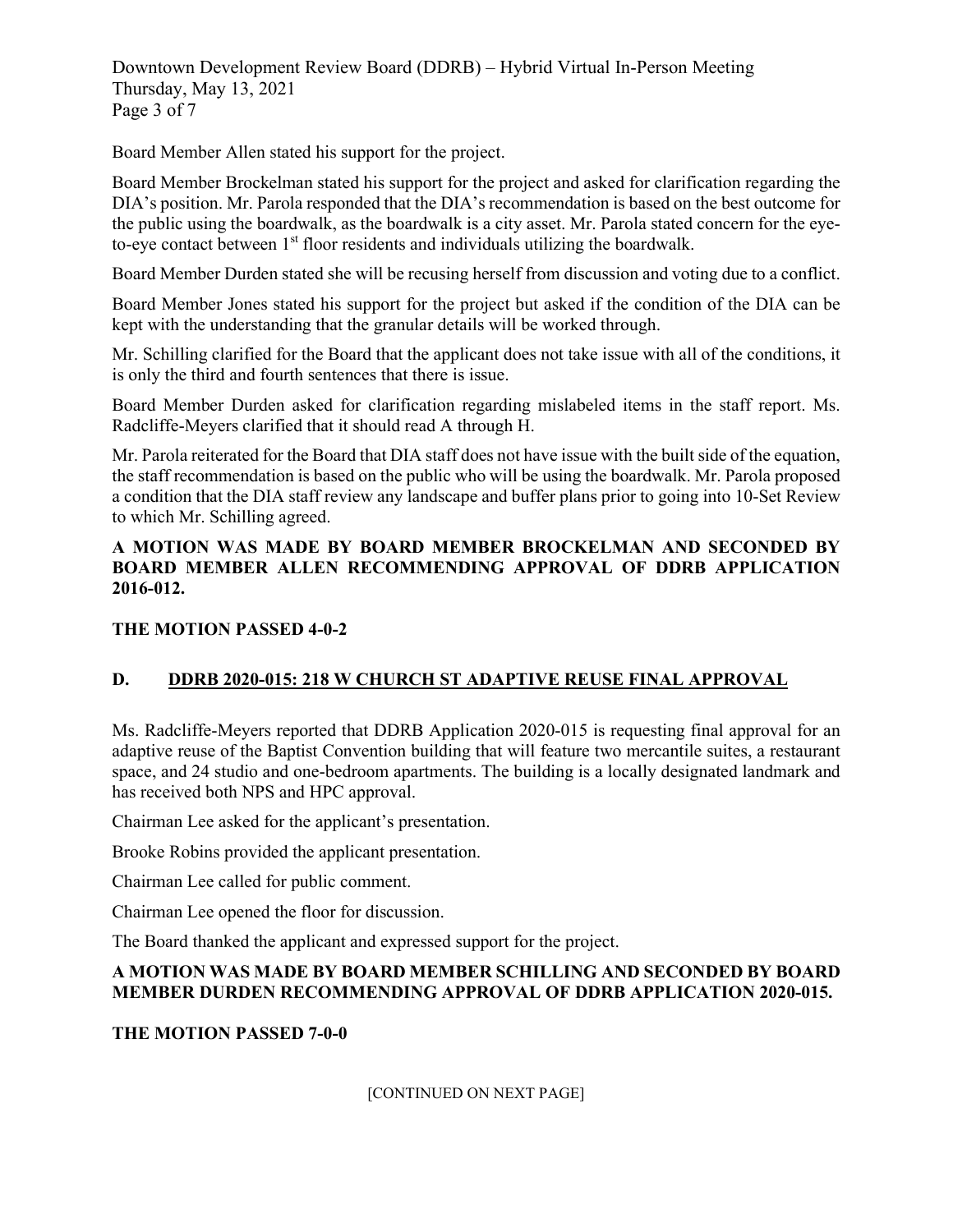Downtown Development Review Board (DDRB) – Hybrid Virtual In-Person Meeting Thursday, May 13, 2021 Page 4 of 7

## **E. DDRB 2020-016: 424 N HOGAN ST ADAPTIVE REUSE FINAL APPROVAL**

Ms. Radcliffe-Meyers reported that DDRB Application 2020-016 is requesting final approval for an adaptive reuse of the Federal Reserve Building that will feature mixed-use development with 18,430 sq ft of restaurant and event space. The building has received both NPS and HPC approval.

Chairman Lee asked for the applicant's presentation.

Brooke Robins provided the applicant presentation.

Chairman Lee called for public comment.

Chairman Lee opened the floor for discussion.

Board Member Davisson commented that there are three projects coming together which is the type of synergy needed for the good of the whole area.

Board Member Durden declared a conflict.

Board Member Jones left the meeting.

### **A MOTION WAS MADE BY BOARD MEMBER BROCKELMAN AND SECONDED BY BOARD MEMBER SCHILLING RECOMMENDING APPROVAL OF DDRB APPLICATION 2020-016.**

#### **THE MOTION PASSED 5-0-1**

#### **F. DDRB 2021-009: 220 RIVERSIDE AVE. SPECIAL SIGN EXCEPTION**

Ms. Radcliffe-Meyers reported that DDRB Application 2021-009 is requesting a special sign exception to allow for the modification of the approved master sign package for additional tenant identification signage located at 220 Riverside Avenue.

Chairman Lee asked for the applicant's presentation.

Cyndy Trimmer provided the applicant presentation.

Chairman Lee called for public comment.

Chairman Lee opened the floor for discussion.

Ms. Radcliffe-Meyers clarified for Board Member Durden that the request is for additional signage that was not included in the master sign package.

### **A MOTION WAS MADE BY BOARD MEMBER ALLEN AND SECONDED BY BOARD MEMBER SCHILLING RECOMMENDING APPROVAL OF DDRB APPLICATION 2021- 009.**

#### **THE MOTION PASSED 6-0-0**

## **G. DDRB 2021-006: CONCEALMENT EXPRESS SPECIAL SIGN EXCEPTION**

Mr. Parola reported that DDRB Application 2021-006 is requesting a special sign exception to allow for a 24 sq ft sign attached to a vertical element at 1451 Louisa Street.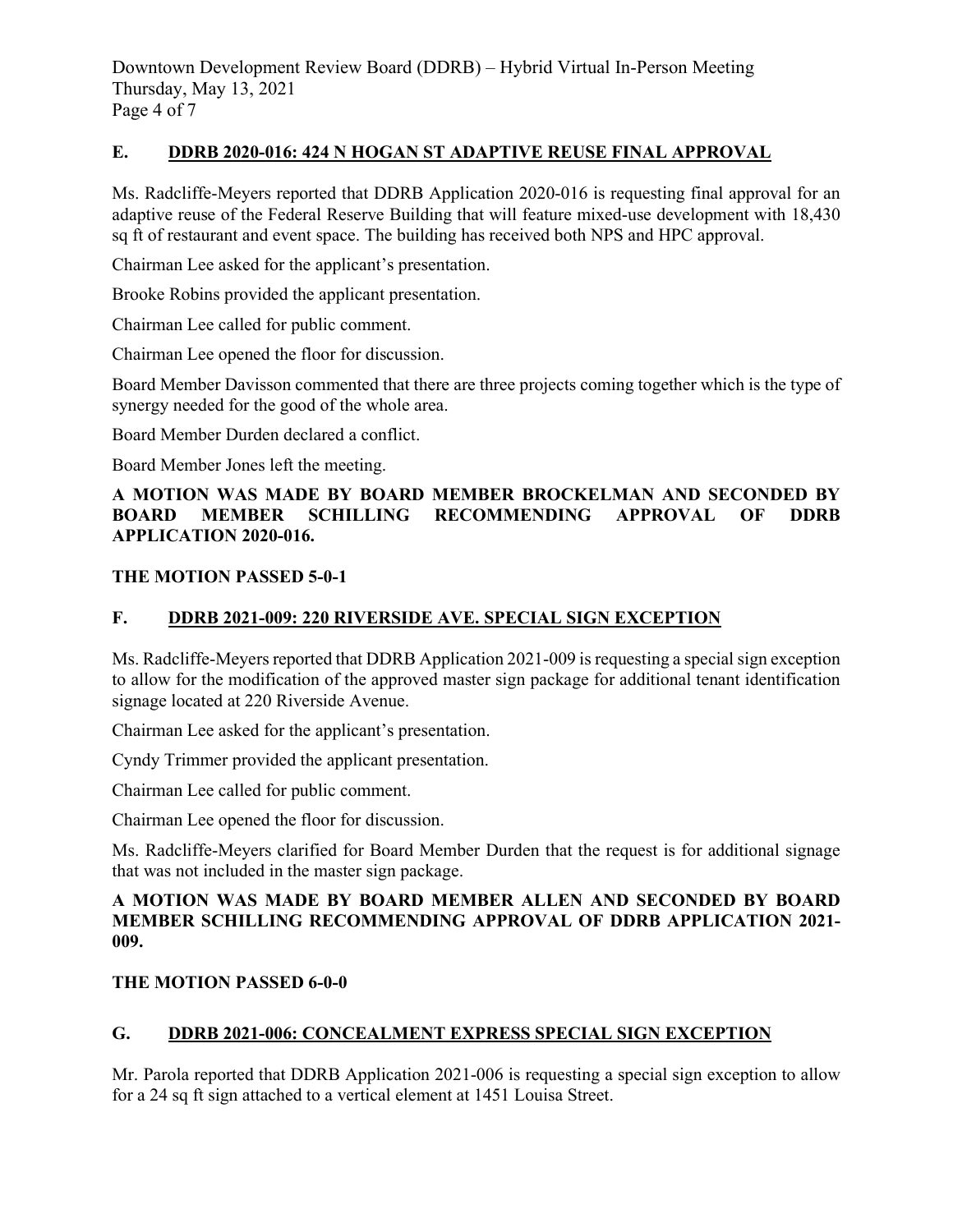Downtown Development Review Board (DDRB) – Hybrid Virtual In-Person Meeting Thursday, May 13, 2021 Page 5 of 7

Chairman Lee asked for the applicant presentation.

Cyndy Trimmer and Michael Brown provided the applicant presentation.

Chairman Lee called for public comment.

Chairman Lee called for comment from the Board.

Board Member Schilling stated that the new design looks more proportionate.

Ms. Trimmer clarified for Board Member Allen that the height is 23ft and that the roof will be done in a carbon fiber kydex material that resembles one of the holster patterns that the business offers.

## **A MOTION WAS MADE BY BOARD MEMBER BROCKELMAN AND SECONDED BY BOARD MEMBER DAVISSON RECOMMENDING APPROVAL OF DDRB APPLICATION 2021-006.**

### **THE MOTION PASSED 6-0-0**

## **H. DDRB 2021-008: RIVER CITY RESTAURANT CONCEPTUAL APPROVAL**

Ms. Radcliffe-Meyers reported that DDRB Application 2021-008 is seeking conceptual approval of a project featuring 3,500 sq ft of indoor/outdoor restaurant space located at 0 Museum Circle.

Chairman Lee called for the applicant presentation.

Cyndy Trimmer and Beatriz Hernandez provided the applicant presentation.

Chairman Lee called for public comment.

Chairman Lee opened the floor for discussion.

Discussion occurred regarding the redevelopment agreement. Ms. Trimmer clarified for Board Member Allen that the agreement requires the applicant to get the Certificate of Completion for the restaurant at the same time as the Certificate of Occupancy for the multifamily. Mr. Parola clarified that the redevelopment agreement will have to go through City Council but that the language can be mirrored in the final order. Ms. Trimmer agreed.

Discussion occurred regarding the egress and ingress condition. Ms. Trimmer stated she is confident they will work out how to orient the building and they have considered how best to activate the circle drop-off space. Board Member Brockelman asked if the condition can be softened so that it does not prevent the applicant from applying for final approval. Mr. Parola agreed to work with the applicant in this regard.

Board Member Davisson commented on the potential colors and materials of the building and asked that the applicant provide more visuals next time.

Board Member Schilling reiterated the need for providing flexibility to the applicant and stated a need for increased accessibility to the site.

Ms. Radcliffe-Meyers clarified that the applicant is not seeking any deviations.

Board Member Schilling reiterated the need for more visuals and stated his support for the project.

Board Member Durden stated that she would like to see the elevations.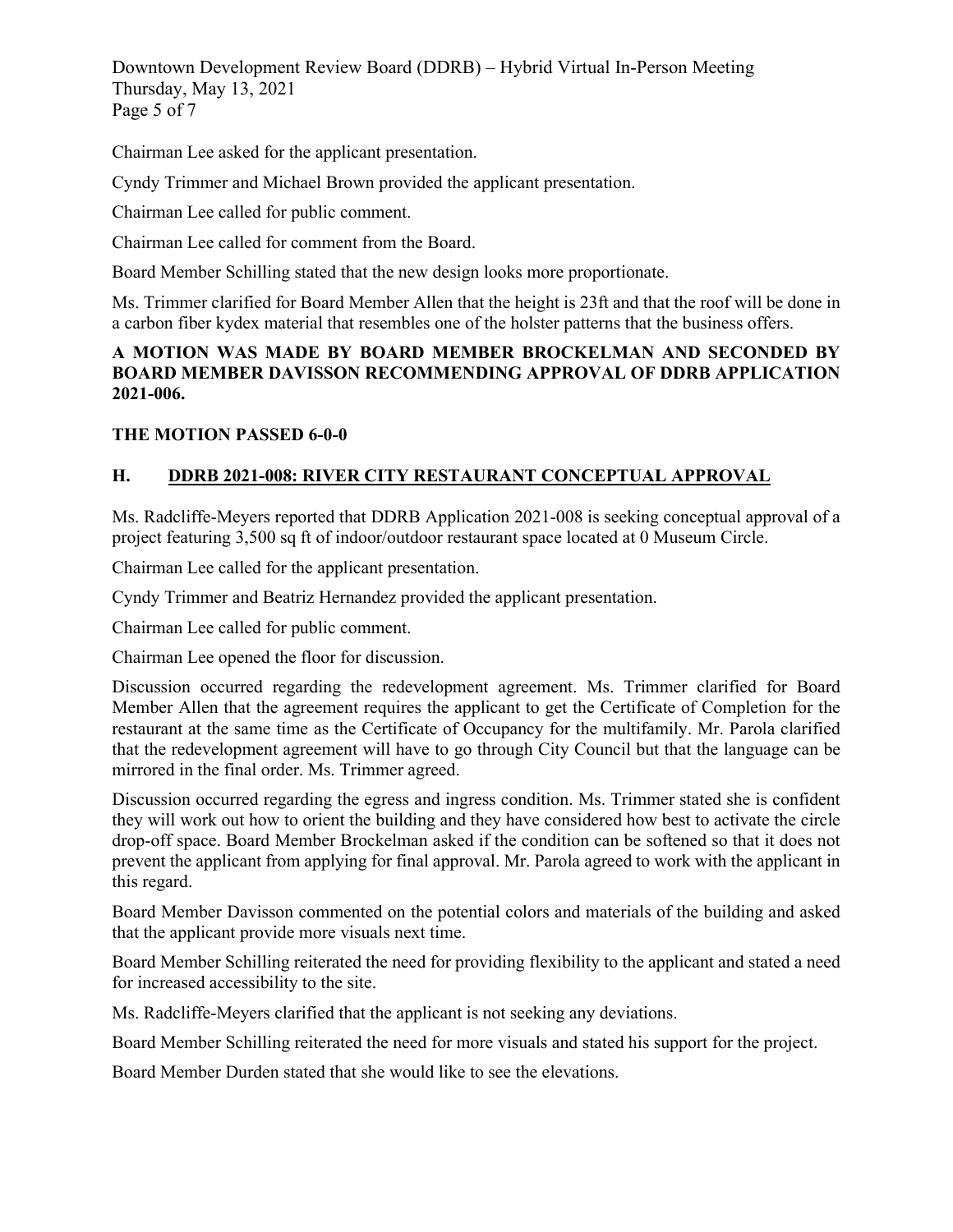Downtown Development Review Board (DDRB) – Hybrid Virtual In-Person Meeting Thursday, May 13, 2021 Page 6 of 7

Discussion occurred regarding the plans for the Marina and boat launch area next to the site. The city is still working on the configuration for the Marina and boat launch and the final configuration will have an influence on the restaurant pad.

Mr. Parola stated the revised conditions, that DIA staff will work with the applicant to identify egress and ingress for the restaurant side prior to submitting for final approval, whereas the rest of the condition language is stricken. Ms. Trimmer agreed.

Discussion occurred regarding the language of the redevelopment agreement, as it pertains to the restaurant and the Certificate of Completion.

Chairman Lee recommended to the Board adopting the conditions as amended.

### **A MOTION WAS MADE BY BOARD MEMBER ALLEN AND SECONDED BY BOARD MEMBER BROCKELMAN RECOMMENDING APPROVAL OF DDRB APPLICATION 2021-008.**

## **THE MOTION PASSED 6-0-0**

## **I. DDRB 2020-023: RD RIVER CITY BREWERY FINAL APPROVAL**

Mr. Parola reported that DDRB Application 2020-023 is seeking final approval for a project featuring an 8-story 329-unit multi-family residential complex, a 511-space attached parking garage, and a future 5,000 sq ft restaurant space located at 0 Museum Circle.

Chairman Lee asked for the applicant presentation.

Cyndy Trimmer and Beatriz Hernandez provided the applicant presentation.

Chairman Lee called for public comment.

Chairman Lee opened the floor for discussion.

Ms. Trimmer clarified for Board Member Schilling that they are still working on signage and that they do expect to request a special sign exception for a monument in the vicinity of the traffic circle.

Ms. Trimmer explained how the restaurant and the building will tie together for Board Member Schilling.

The Board stated their appreciation and support for the work that his been done on the project.

## **A MOTION WAS MADE BY BOARD MEMBER BROCKELMAN AND SECONDED BY BOARD MEMBER SCHILLING RECOMMENDING APPROVAL OF DDRB APPLICATION 2020-023.**

## **THE MOTION PASSED 6-0-0**

## **III. OLD BUSINESS**

No old business.

## [CONTINUED ON NEXT PAGE]